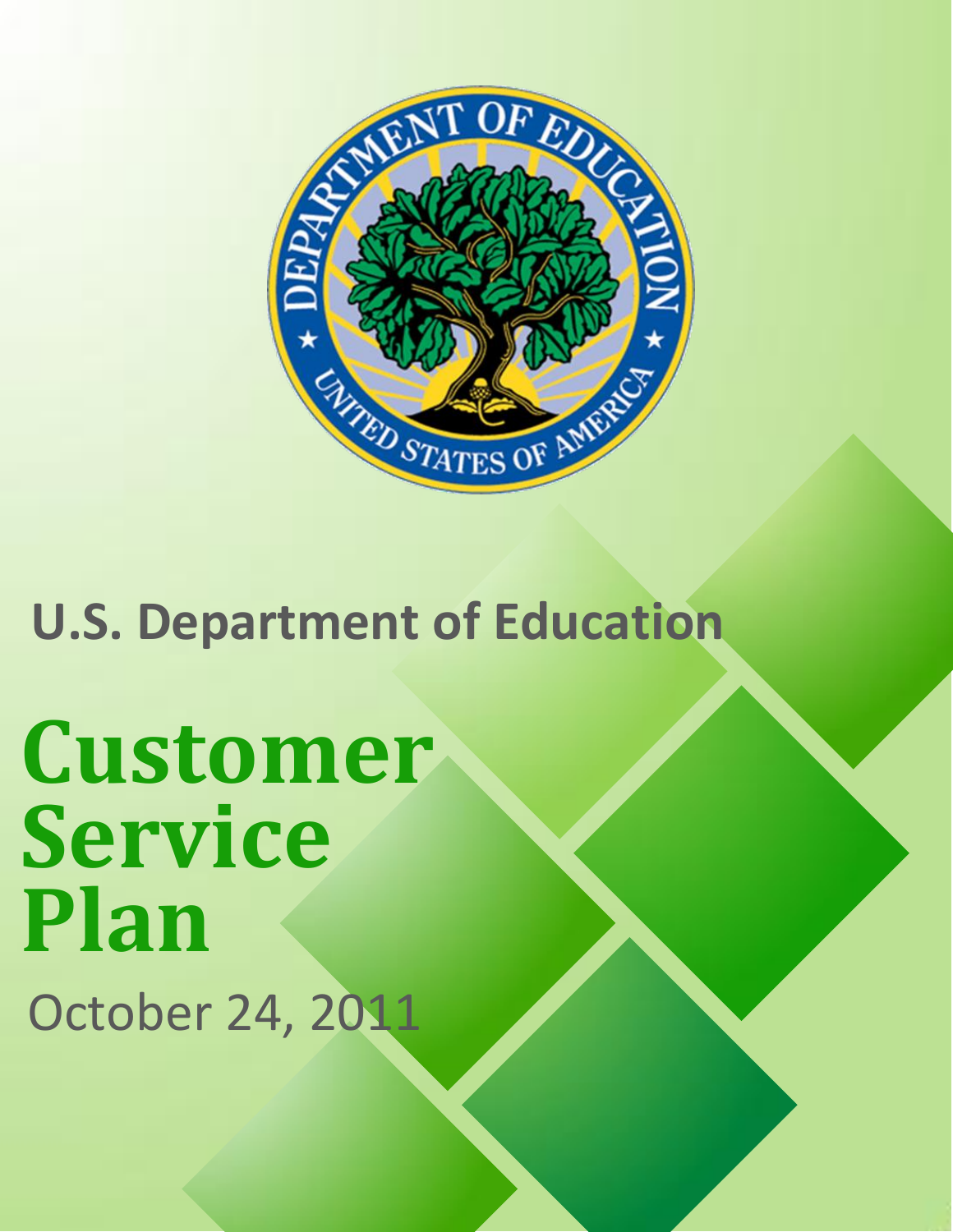

## **Table of Contents**

| Phase I: Update FSA's informational websites using in-house resources and retiring websites7    |  |
|-------------------------------------------------------------------------------------------------|--|
| Phase II: Build upon Phase I functionality and enhancements, and add transactional capability 7 |  |
|                                                                                                 |  |
|                                                                                                 |  |
|                                                                                                 |  |
|                                                                                                 |  |
|                                                                                                 |  |
|                                                                                                 |  |
|                                                                                                 |  |
|                                                                                                 |  |
|                                                                                                 |  |
|                                                                                                 |  |
|                                                                                                 |  |
|                                                                                                 |  |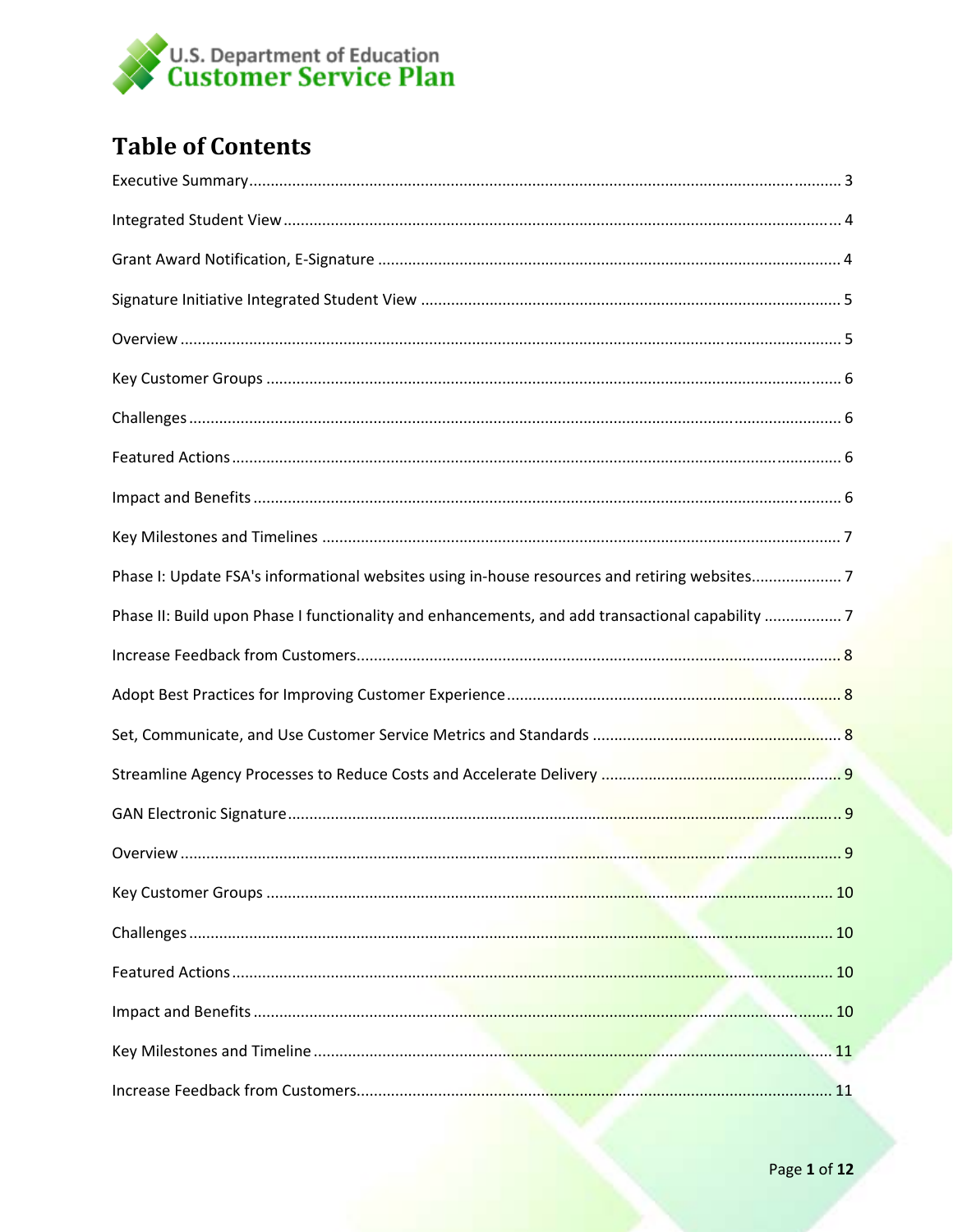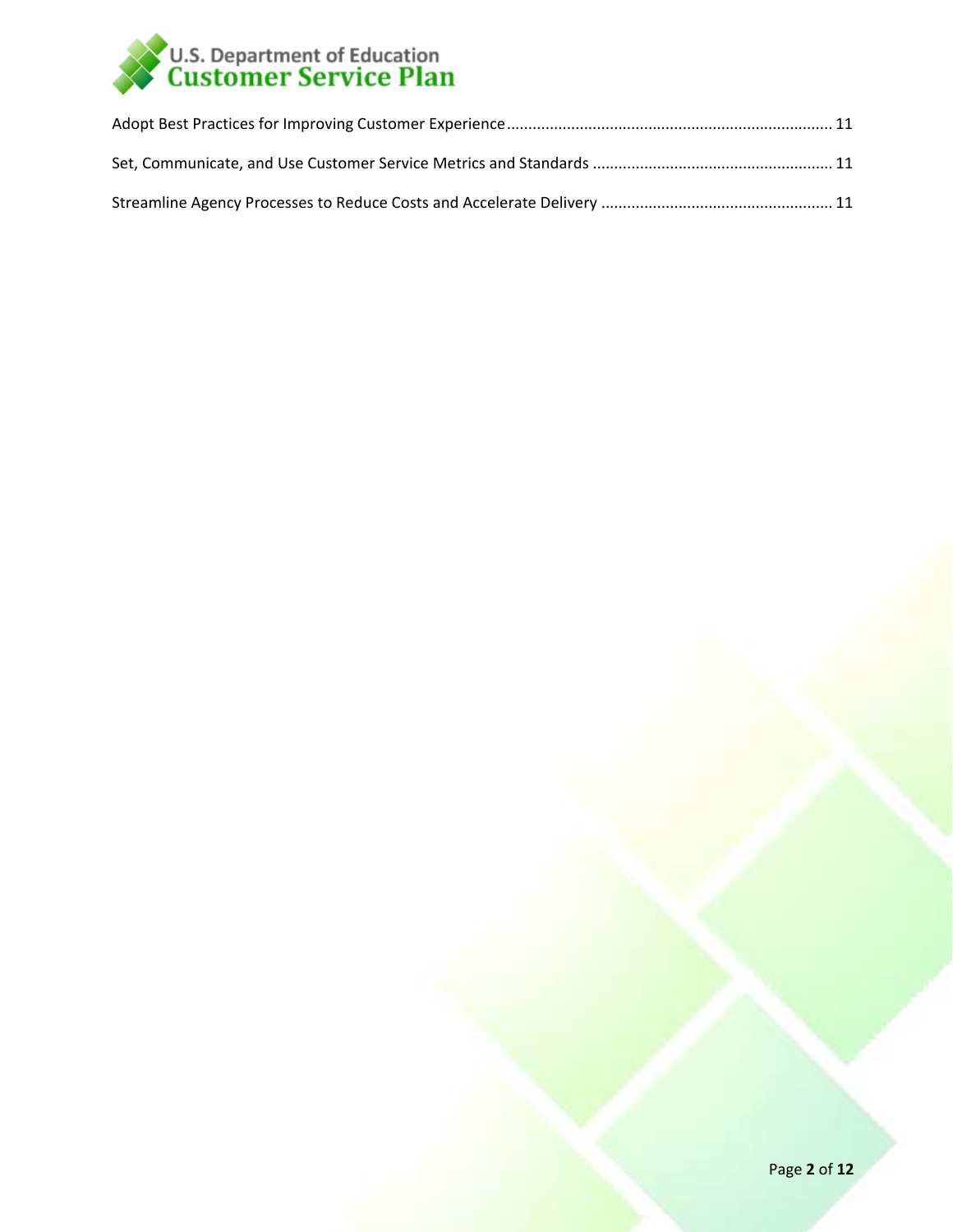<span id="page-3-0"></span>

## **Executive Summary**

The U.S. Department of Education seeks to promote student achievement and preparation for global competitiveness by fostering educational excellence and ensuring equal access. To support accomplishment of its mission, the Department provides funding for education via grants and loans, dissemination of information about educational performance and effective teaching methods, and compliance monitoring of education-related civil rights law.

The Secretary of Education has articulated a cradle-to-career education strategy that reflects the importance of teaching and learning at all levels of the education system and is designed to achieve the following goals over the next two years.

- College Attainment: Nation improving the percent of 25- to 34-year-olds who have completed an associate's or higher degree.
- College: Nation improving overall and disaggregated college completion rates.
- K-12: All states improving overall and disaggregated high school graduation rates.
- Early Learning: All states improving overall and disaggregated outcomes at kindergarten entry across a broad range of domains.

The Department's Customer Service Plan is designed to improve the delivery of services to our customers by redesigning the business processes and systems that impact key customer interactions. This includes placing more services online, making our online services easy to use and implementing customer service best practices across the agency. The Department's Customer Service Plan describes our signature initiative "Integrated Student View (ISV)," which encompasses the web experience of the student aid lifecycle and focuses on our loans line of business. Student borrowers and their parents represent the largest group of customers with which the Department directly interacts. ISV was chosen as our signature initiative because it provides a simplified process for shopping for higher education financing options that benefit millions of customers daily.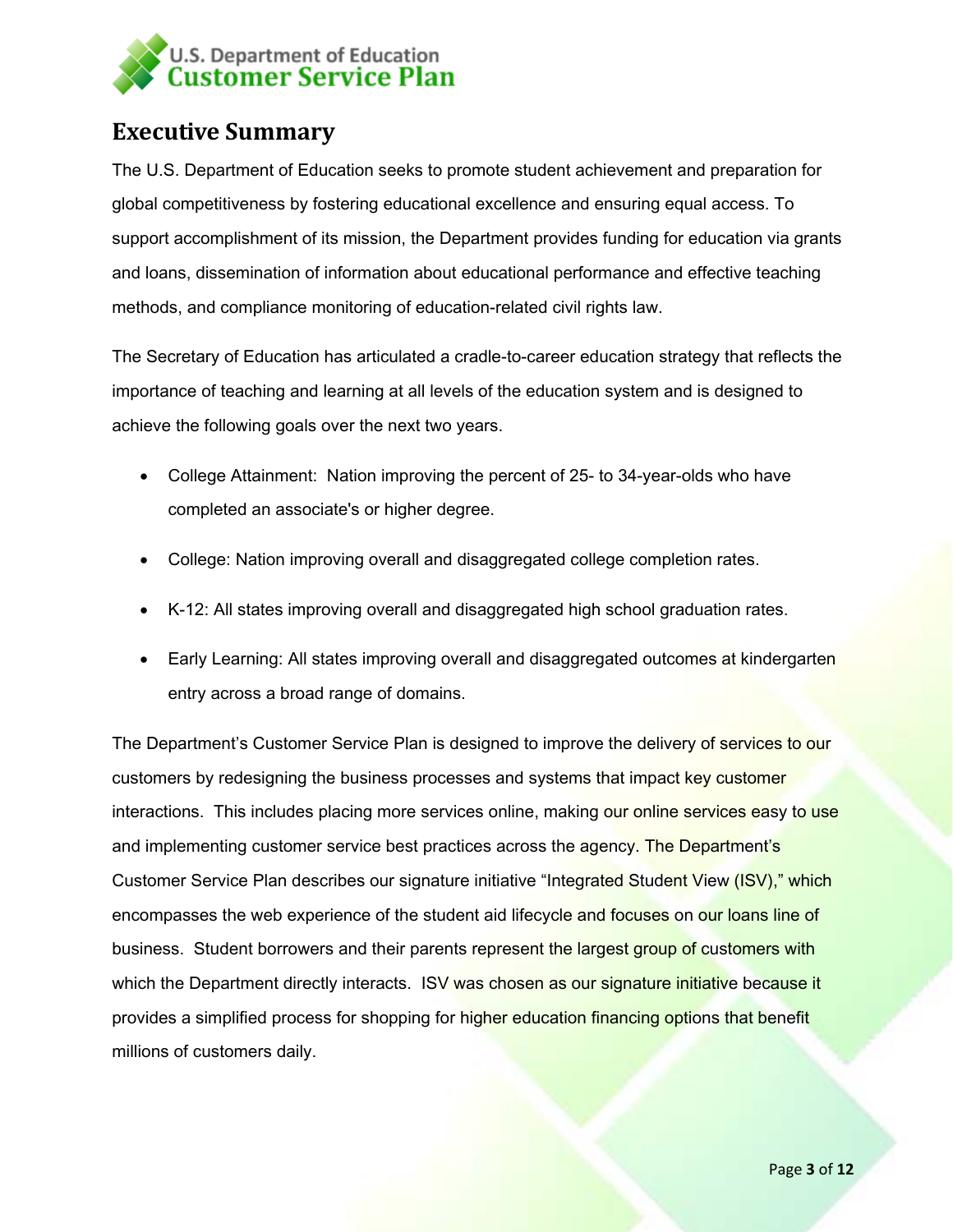<span id="page-4-0"></span>

The other service area our Customer Service Plan focuses on is in our grants line of business; the "Grant Award Notification, E-Signature" initiative will reduce paper and eliminate the lag time between grant funding and recipient notification.

Loans and grants are the primary mechanisms for delivering service to our customers; therefore these areas are the primary focus of this plan.

## **Integrated Student View**

Federal Student Aid (FSA) plays a central role in the nation's postsecondary education. FSA's core mission is to ensure that all eligible individuals benefit from federal financial assistance – grants, work-study, and loans – for education beyond high school. The programs administered by FSA comprise the nation's largest source of student aid. Every year, the agency provides more than \$150 billion in aid to nearly 14 million postsecondary students and their families. The staff is based in 10 cities in addition to the Washington, D.C., headquarters. FSA is responsible for the Department's loans line of business.

The Customer Experience Office was established in November 2010 for the purpose of understanding customer needs and meeting or exceeding their expectations during the student/borrower lifecycle, providing information to students and borrowers who could be recipients of federal student aid, and identifying, measuring and reporting customer expectations and satisfaction with federal financial services and products.

### **Grant Award Notification, ESignature**

The Department's Grant Management System (G5) is managed by the Office of the Chief Information Officer (OCIO), Financial Systems Services organization. The system provides an end-to-end solution for processing the thousands of grants that are awarded by the Department of Education. G5 supports the full lifecycle of grants, including pre-award, award, payments and post-award functions, and it is used by the Department's eight principal grant making offices to award and monitor discretionary, formula, and fellowship grants. As part of the award process, three copies of a Grant Award Notification (GAN) are printed and signed, two of which are mailed to grantees for each newly awarded, supplemented or modified grant. The third signed copy is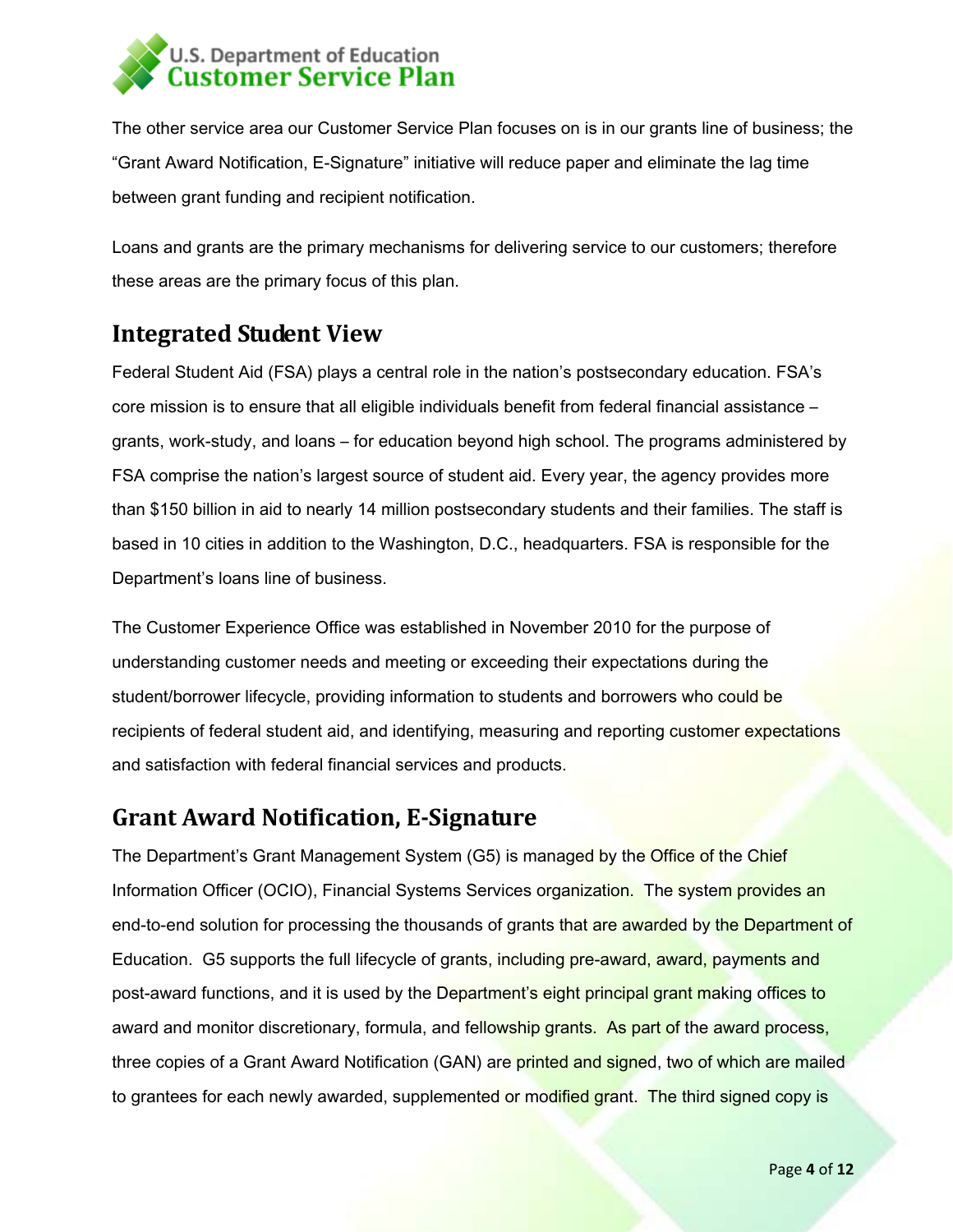<span id="page-5-0"></span>

retained in the official grant file folder. Each printed GAN for new awards averages 42 pages at a combined cost of approximately \$.96 per page. The estimated cost of the supplies and services to handle and mail over 30,000 GAN documents is \$1.2 million per year.

G5 will be enhanced to make use of the digital certificate capability of the HSPD-12 implementation to digitally sign electronic GANs and email them to grantees saving the Department time and money. This initiative will improve customer service by increasing the timeliness and accuracy of the GAN process by ensuring instant delivery of GANs via email to the appropriate grant recipients. The electronically signed GAN will no longer need to be stored in a paper file folder because it will be stored in an electronic grant file, accessible by grant recipients and Education staff at any time throughout the grant lifecycle.

## **Signature Initiative Integrated Student View**

Department of Education Federal Student Aid

#### *Overview*

FSA currently disseminates financial aid information to students through more than 14 websites and faces a number of challenges including: content inconsistency and redundancy across websites, multiple authentication requirements for a comprehensive view of financial aid portfolios, and duplicative administrative and resource requirements for the management and support of multiple websites. The ISV initiative will provide students and parents with an enhanced customer experience across the student aid lifecycle, with the goal of increasing financial aid awareness and college attendance, while simplifying the application and servicing process.

FSA's vision is to be the most trusted and reliable source of student financial aid information and services in the nation. The Integrated Student View initiative supports this vision by providing students and parents with an enhanced customer experience across the student aid lifecycle, eventually increasing financial aid awareness and attendance while simplifying the application and servicing process.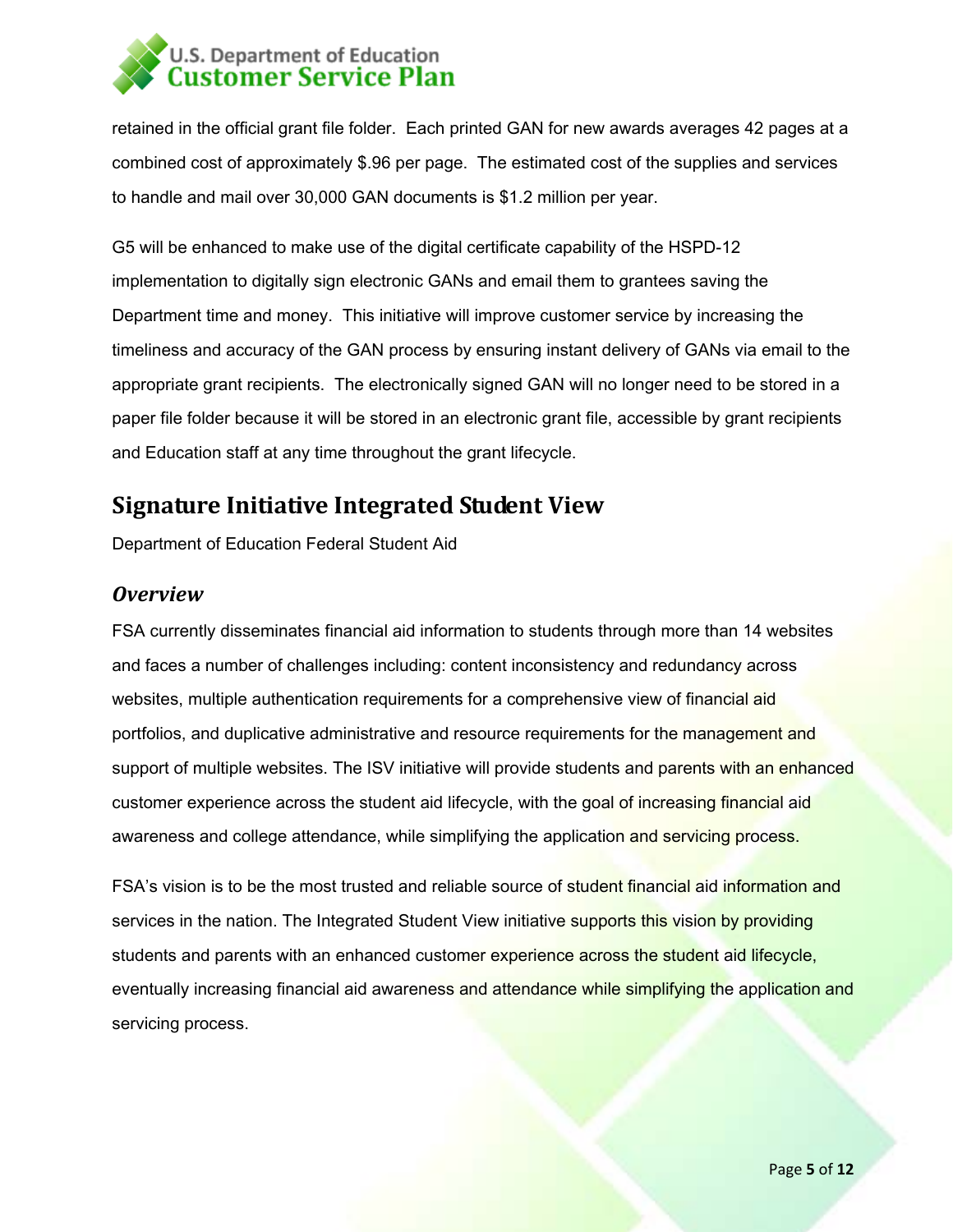<span id="page-6-0"></span>

#### *Key Customer Groups*

Prospective students and their parents seeking opportunities to obtain postsecondary education along with students and parents who are borrowers are the primary customers served by ISV.

#### *Challenges*

Some of the challenges that ISV addresses are: Awareness is low among key customer groups on where to find information. Reaching key audiences with a disjointed web presence can be costly and difficult to maintain. Relying on public service outreach does not provide consistent opportunities for customers to receive our communications. Continuing to improve the customer experience requires ongoing negotiations with third party providers and internal stakeholders. Promotion and outreach can be costly and difficult to sustain as budget levels are reduced.

#### *Featured Actions*

In a two-phased approach, ISV will initially provide a "one-stop-shop" for students and parents for information related to financial aid, applying for federal aid and navigating through the college decision-making process.

Phase One: ISV will overhaul student-facing content by transforming FSA's flagship informational site into a plain language and user friendly website.

Phase Two: ISV will supplement this information with transactional tools, such as status on loans, or other processes needed throughout the financial aid lifecycle, in a single view.

#### *Impact and Benefits*

The ISV initiative will improve the customer experience by leveraging technology more effectively to better meet the demands of its customers and to find efficiency improvements, expand access to higher education, improve financial literacy and support customer decision-making. Providing information in a "one stop shop" experience where customers can look for information and find updates to their own personal information should reduce call volumes into the call centers particularly during peak timeframes. In addition, FSA expects the following benefits from this Signature Initiative: Students can access and easily digest FSA static content and information,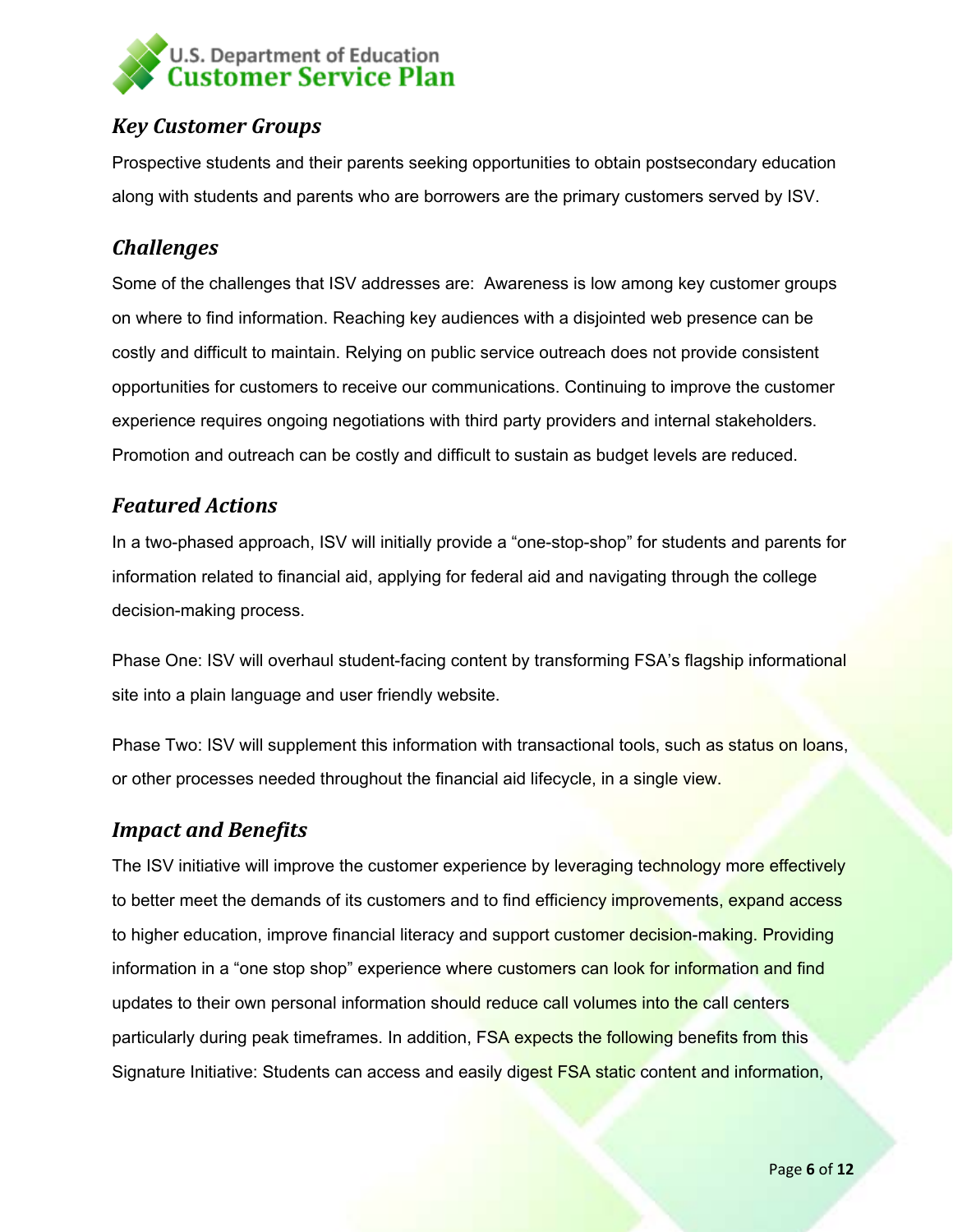<span id="page-7-0"></span>

and make greater use of newly available self-service tools; customers gain improved financial literacy and decision making skills; and the reduction of 14 websites creates cost efficiencies.

#### *Key Milestones and Timelines*

#### **Phase I: Update FSA's informational websites using inhouse resources and retiring websites**

- July 2011: Project definition complete
- December 2011: Current content assessed and streamlined
- January 2012: Website content rewritten in plain language
- March 2012: Expected launch of plain language FSA flagship informational site
- April 2012: Websites that are currently maintained separately are consolidated. By eliminating unnecessary websites, the agency can consolidate internal and external resource time dedicated to operations.
- April 2012: At least two FSA websites retired

#### **Phase II: Build upon Phase I functionality and enhancements, and add transactional capability**

- September 2011: Detailed planning begins
- December 2011 and March 2012: Hold focus groups and usability studies with ISV key audiences to ensure designs and site functionality properly serve students.
- March 2012: Build a persistent feedback box available on each page of ISV to continuously collect users' feedback and make improvements.
- March 2012: Update all student-facing materials (ISV, publications) to plain language.
- March 2012: Allow customers to more easily complete their tasks by segmenting users by top tasks in their web experience.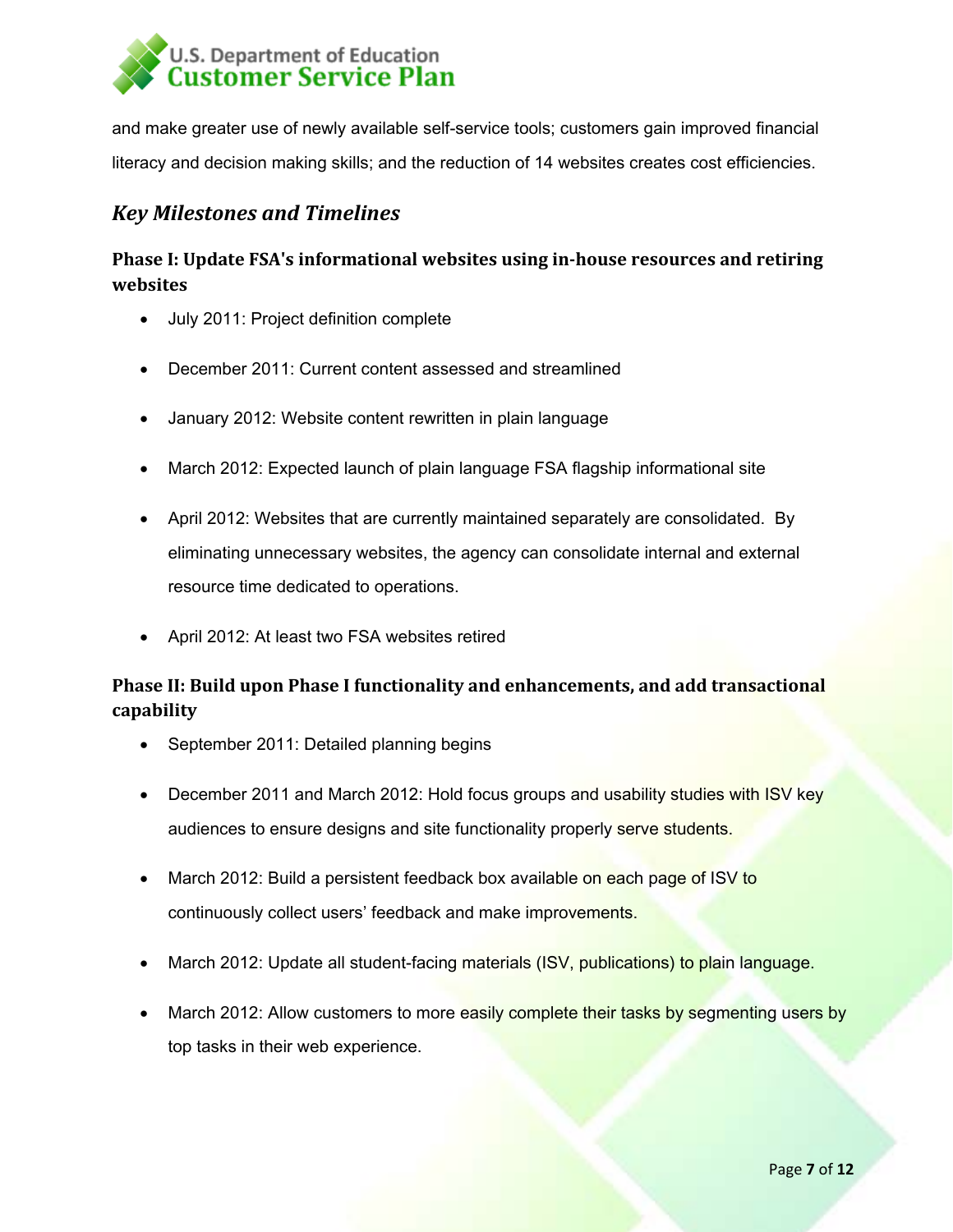## <span id="page-8-0"></span>**J.S. Department of Education<br>Iustomer Service Plan**

- March 2012: ISV will increase accessibility of service contact information by publicizing and streamlining contact information.
- March 2012: FSA is streamlining internal processes by enhancing the student-facing content update and approval process. Through the implementation of a Content Management System, subject matter experts will update website, publication, or other content through automatic workflows instead of the email process used now.
- June 2012: Build an interactive question section on ISV to allow customers to submit questions and suggest pre-populated answers based on top questions.
- More details will be provided as scope and requirements work continues.

#### *Increase Feedback from Customers*

- Hold focus groups and usability studies with ISV key audiences to ensure designs and site functionality properly serve students. (December 2011 and March 2012)
- Build a persistent feedback box available on each page of ISV to continuously collect users' feedback and make improvements. (March 2012)

#### *Adopt Best Practices for Improving Customer Experience*

- Update all student-facing materials (ISV, publications) to plain language. ( March 2012)
- Allow customers to more easily complete their tasks by segmenting users by top tasks in their web experience. (March 2012)
- Conduct weekly meetings between the Customer Experience Office and FSA project teams to allow for the integration of FSA's communication, new media, and website strategies

#### *Set, Communicate, and Use Customer Service Metrics and Standards*

• ISV will increase accessibility of service contact information by publicizing and streamlining contact information. (March 2012)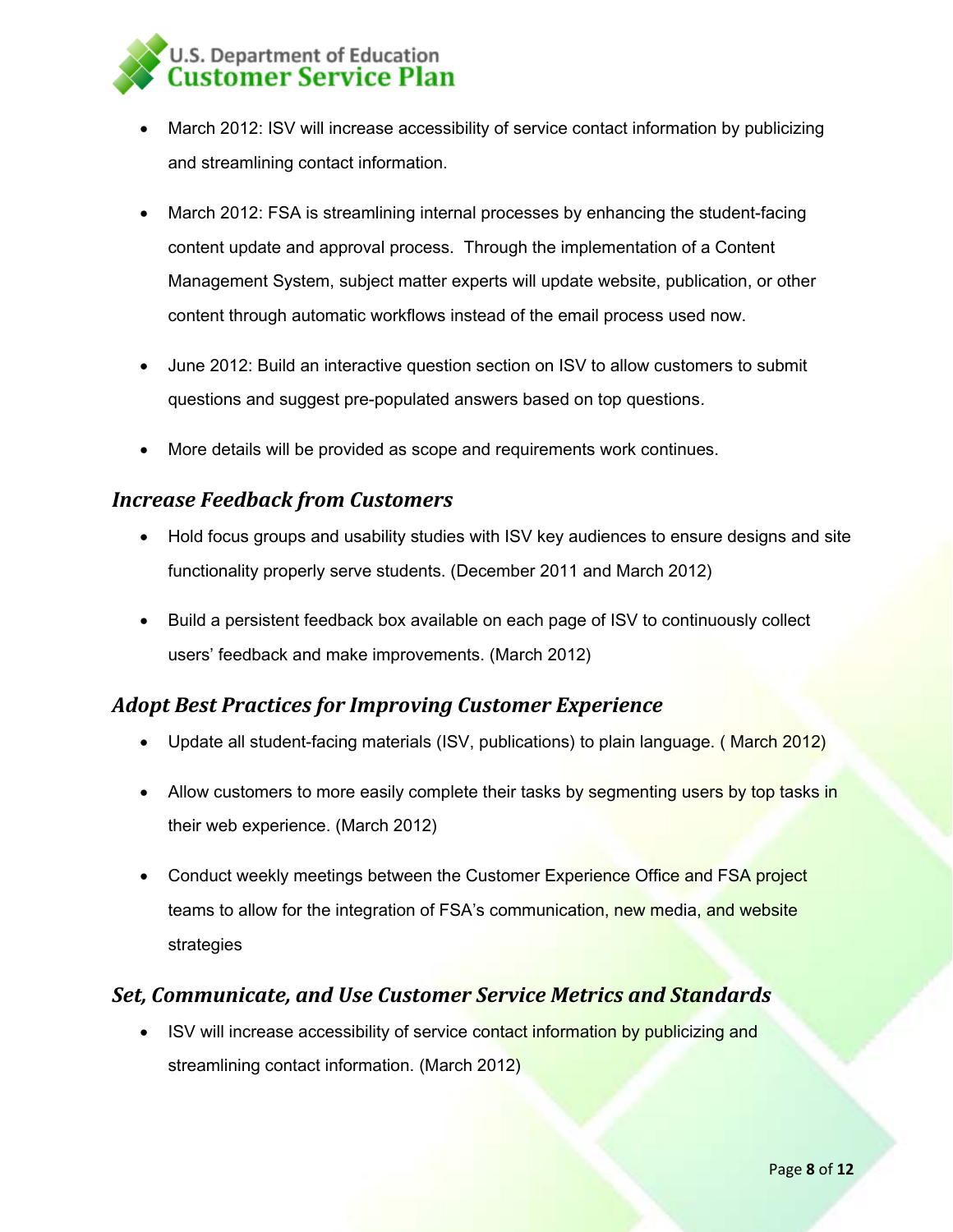# <span id="page-9-0"></span>U.S. Department of Education<br>C<mark>ustomer Service Plan</mark>

• FSA's Customer Experience Office tracks key service metrics in a monthly dashboard to easily communicate successes across and beyond the organization, beginning in September 2012.

#### *Streamline Agency Processes to Reduce Costs and Accelerate Delivery*

- Build an interactive question section on ISV to allow customers to submit questions and suggest pre-populated answers based on top questions. (June 2012)
- FSA is streamlining internal processes by enhancing the student-facing content update and approval process. Through the implementation of a Content Management System subject matter experts will update website, publication, or other content through automatic workflows instead of the email process used now. (March 2012)
- Through the ISV project, FSA is working to consolidate websites that are currently maintained separately. By eliminating unnecessary websites, the agency can consolidate internal and external resource time dedicated to operations. (June 2012)

## **GAN Electronic Signature**

Department of Education, Office of the Chief Information Officer/Financial Systems Services

#### *Overview*

The Department's G5 grants management system provides an end-to-end solution for processing the Department's thousands of grants. The GAN process provides the Department's grantees with official documentation of their Federal grant award and instructions for grants management. This process is currently paper-based, requiring a traditional signature from the Department's representative and the signed GAN being mailed to the grantee. The G5 grants management system will be enhanced to make use of the digital certificate capability of the HSPD-12 implementation and PIV card to digitally sign electronic GANs. The G5 system will also provide the capability to electronically email the GAN to grantees. The electronically signed GAN will also be stored in an electronic grant file.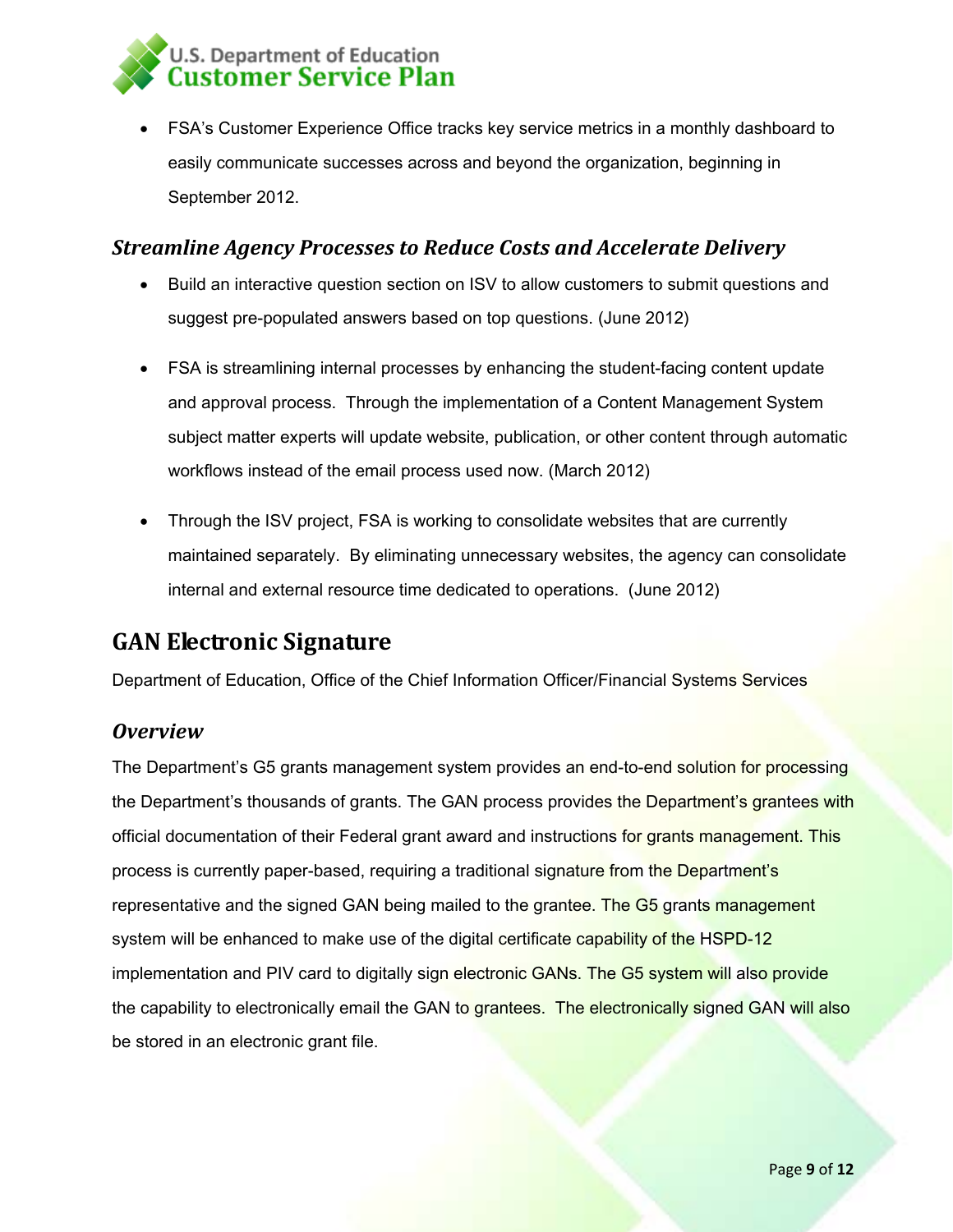<span id="page-10-0"></span>

#### *Key Customer Groups*

The grantee community, program office and grant officers are affected by the change.

#### *Challenges*

The current challenge the Department faces in servicing these customer groups is the lag time between grant funding and recipient notification. The GAN process is paper-based and slow. Delays are attributed to the manual process of printing and signing large GAN documents averaging 42 pages, in triplicate. Additional delays are attributed to the stuffing, mailing and delivery of two copies to recipient offices throughout the United States and U.S. territories. Currently GANs are mailed via the U.S. Postal Service to the grantee days after the GANs are signed, and it takes approximately five days for a recipient to receive a GAN after it is mailed. Finally, there is no way to track the grantee's receipt of the GAN documents once mailed, and signed copies are stored in paper file folders.

#### *Featured Actions*

The G5 grants management system will be enhanced to make use of the digital certificate capability of the HSPD-12 implementation and PIV card to digitally sign electronic GANs. The G5 system will also provide the capability to electronically email the GAN to grantees. The electronically signed GAN will also be stored in an electronic grant file.

#### *Impact and Benefits*

Each printed GAN for new awards averages 42 pages at a combined cost of approximately \$.96 per page. The estimated cost of the supplies and services to handle and mail over 30,000 GAN documents annually is \$1.2 million per year. This initiative reduces costs associated with printing, paper and postage. Implementation of the electronic GAN will also improve customer service as follows:

- Reduces GAN delivery from five or more days to minutes.
- Reduces the amount of time required to notify grantees of awards received.
- Allows grantees to view a cataloged history of GAN documentation at any time.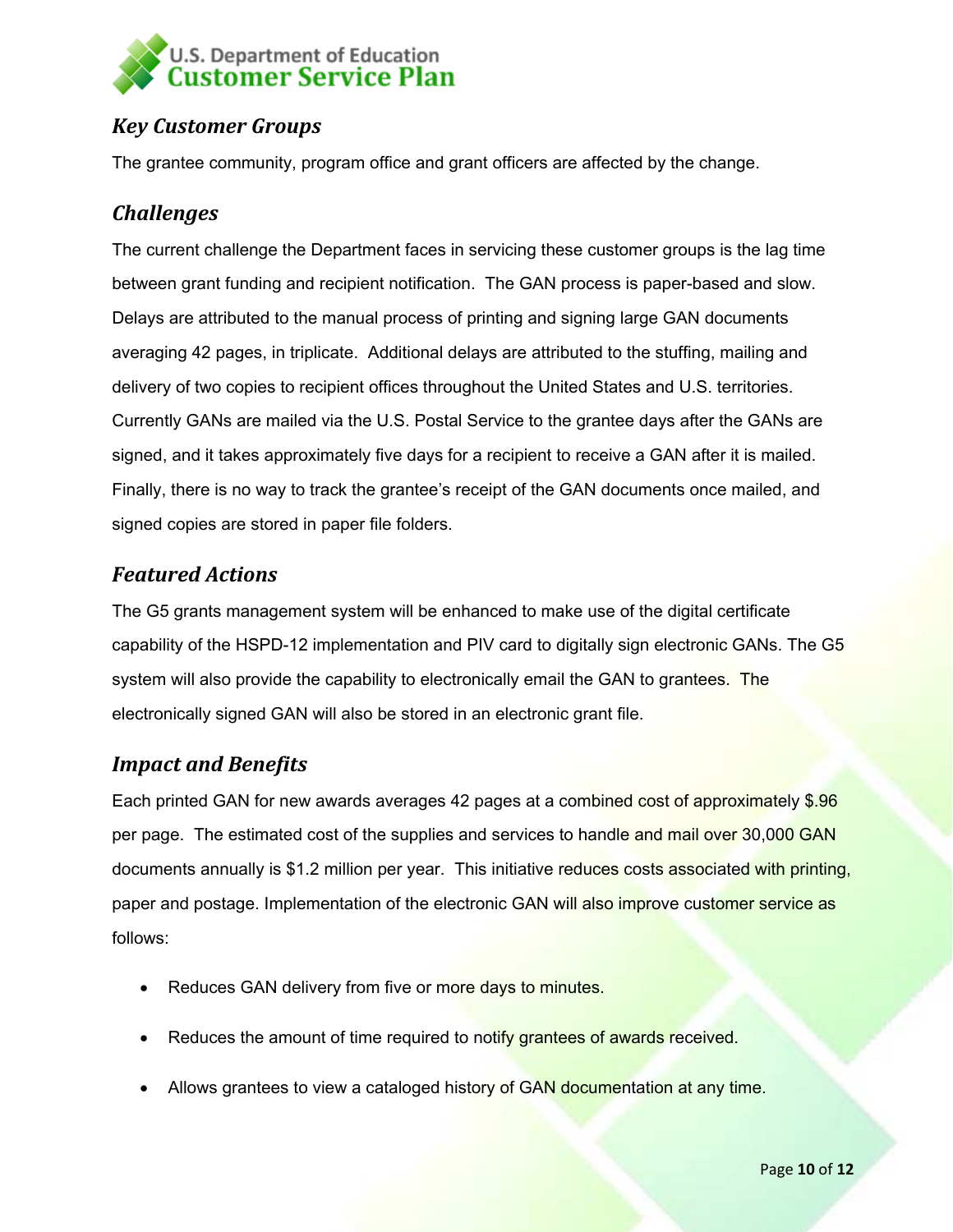<span id="page-11-0"></span>

• Creates a completely paperless grant funding process.

#### *Key Milestones and Timeline*

- November 2011: Design Completed
- March 2012: Construction Completed
- May 2012: Integration Testing Completed
- June 2012: Training Delivered
- July 2012: User Acceptance Testing and Go-Live

#### *Increase Feedback from Customers*

- When reaching out to the grantee community, provide feedback contact information. Periodically, collect feedback and discuss with the functional and technical teams for potential issues. Provide a mechanism to react and respond to potential issues.
- Provide survey to grantees to measure customer reaction prior to proposed enhancement.
- Provide survey to grantees to measure post-deployment customer satisfaction.

#### *Adopt Best Practices for Improving Customer Experience*

• Ensure e-signature best practices are followed to ascertain the legality, accuracy and nonrepudiation of the GAN document.

#### *Set, Communicate, and Use Customer Service Metrics and Standards*

- Provide a survey to grantees to measure customer reaction prior to proposed e-signature enhancement.
- Provide a survey to grantees to measure post-deployment customer satisfaction.

#### *Streamline Agency Processes to Reduce Costs and Accelerate Delivery*

The implementation of the electronic GAN will reduce costs by approximately \$1.2 million/year.